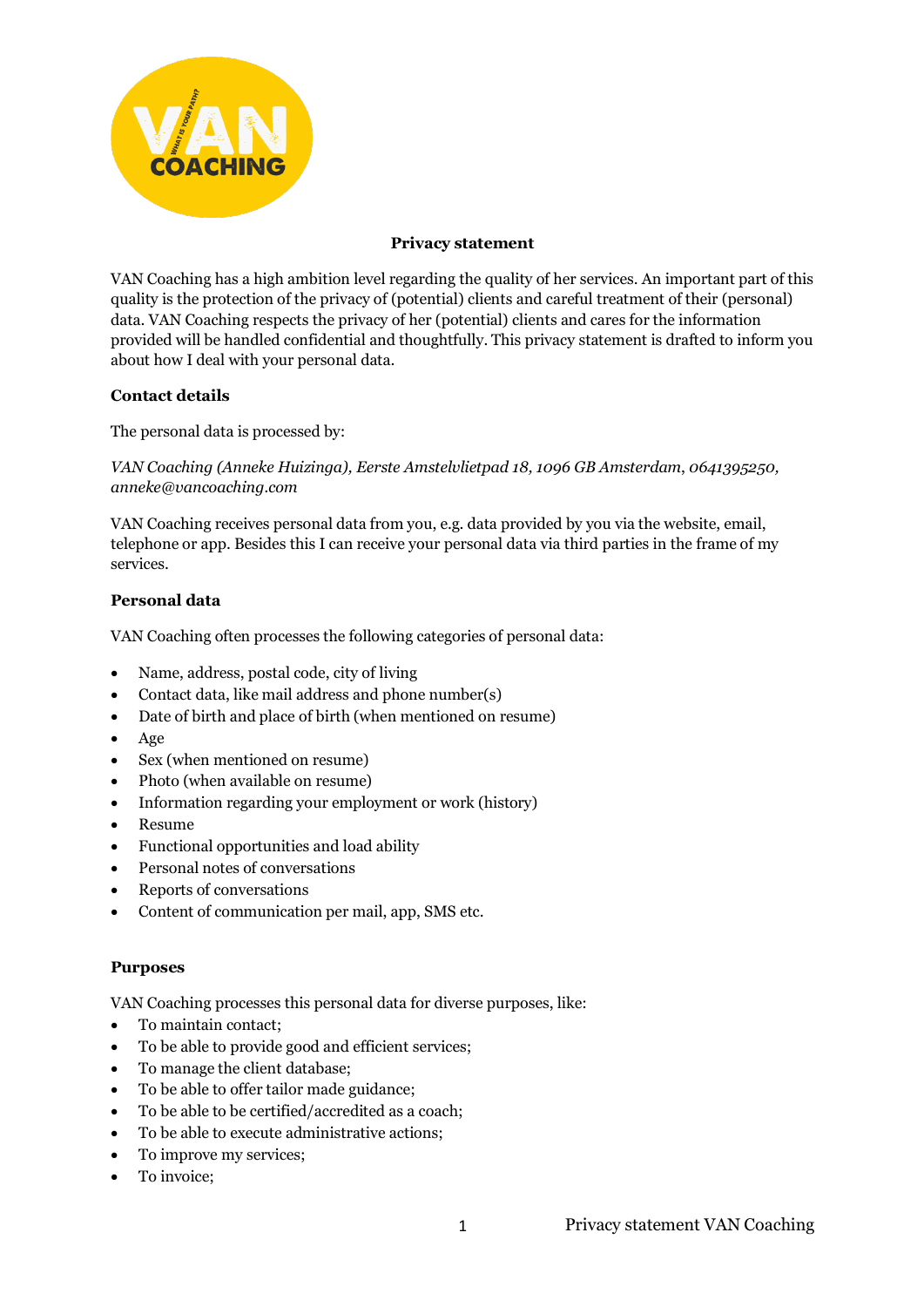

- To do marketing;
- To comply with legal obligations;
- To be able to defend myself in case of a complaint.

# **Fundamentals (grondslagen)**

I process certain personal data to be able to execute our agreement, or to comply with legal obligations, e.g. the retention of the tax authorities.

I also process personal data because VAN Coaching has justified interests. These justified interests are:

- To be able to provide my services as efficient as possible;
- To protect my financial interests;
- To be able to improve my services;
- To be prepared for potential complaint procedures.

In case personal data will be processed on the basis of required permission, this will be requested separately.

# **Provision to third parties**

In the frame of her services VAN Coaching can exchange personal data. VAN Coaching can for the earlier mentioned purposes make use of services of third parties, e.g. IT providers of my website and my systems. In the frame of this, personal data will be provided to third parties. These third parties are only allowed to process your personal data for these purposes. Your personal data can also be provided to third parties when VAN Coaching needs to comply with legal obligations. VAN Coaching won't provide your data for commercial or charity purposes.

# **Transmission of your data outside the EEA (EER in Dutch)**

Your personal data can be processed outside the EEA (EER in Dutch). The EEA is the European Economic Area (Europese Economische Ruimte in Dutch), consisting of the countries of the European Union, Liechtenstein, Norway and Iceland. Besides this your data can be stored outside the EU by third parties when G-suite, Google Analytics, LinkedIn or Facebook will be used in our contact. These parties are "EU-VS Privacy Shield" certified, so they will comply with the European privacy regulations.

## **How long VAN Coaching keeps/stores your data**

VAN Coaching won't process your personal data longer than required for the purposes mentioned in this privacy statement. This means that your personal data will be stored as long as necessary to meet the concerning purposes. Certain data should be kept longer since VAN Coaching needs to comply with legal retentions, like the tax retention.

## **How VAN Coaching protects your data**

I my opinion it is important that your personal data is protected against loss or unauthorized access. Therefore, VAN Coaching took appropriate security measures. When possible, I use 2-step verification. Besides this I store data (e.g. my personal notes conversations) locally in a locked cabinet.